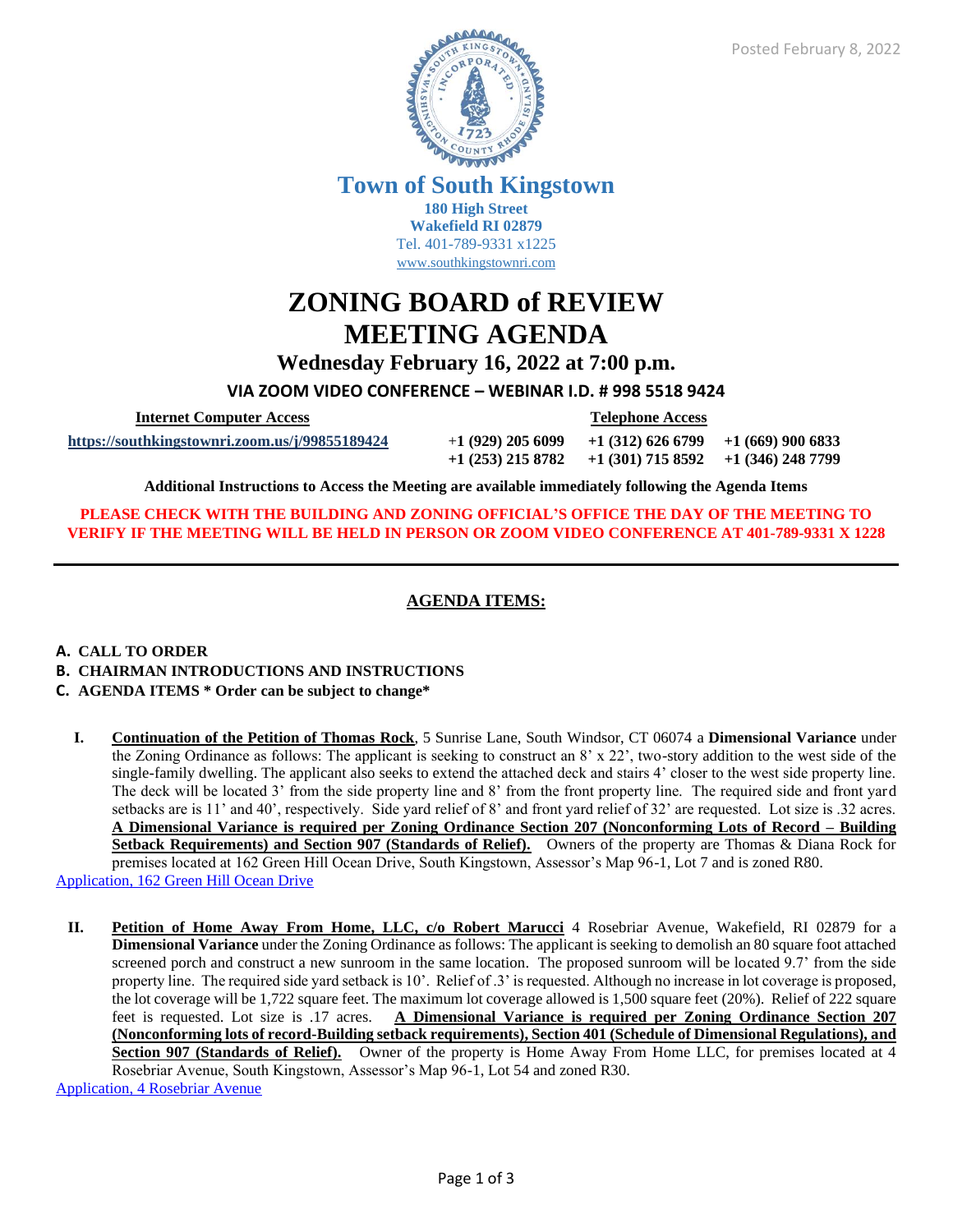**III. Petition of William Dolan**, 54 Autumn Lane, South Kingstown, RI 02879 for a **Dimensional Variance** under the Zoning Ordinance as follows: The applicant is seeking to construct a two-family dwelling with vehicle parking in front of the structure. The existing lot frontage is 65.68'. The CN zoning district requires 70' of frontage to establish a two-family dwelling. Relief of 4.32' is requested. Relief is required for the parking of vehicles between the structure and the front lot line. Lot size is .41 acres. **A Dimensional Variance is required per Zoning Ordinance Section 401 (Schedule of Dimensional Regulations), Section 402 Note 6 (Notes to Schedule of Dimensional Regulations) and Section 907 (Standards of Relief).** Owner of the property is Scot Hallberg, for premises located at 25 Columbia Street, South Kingstown, Assessor's Map 57-1, Lot 176 and zoned CN (Commercial Neighborhood).

[Application, 25 Columbia Street](https://www.southkingstownri.com/DocumentCenter/View/9378/Application-25-Columbia-Street)

**IV. Petition of Glen and Gretel McCrory**, 200 Lavan Street, Unit 1, Warwick, RI 02888 for a **Dimensional Variance** under the Zoning Ordinance as follows: The applicant is seeking to construct a five (5) unit multi-family residential dwelling. The proposed structure will be separate from the existing three (3) unit residential structure. Relief is required for establishing more than one principal residential structure on a lot. Relief is required for locating dwelling units on the first floor in the CD district. The proposed structure will be located 11.67' from the rear property line. The required rear yard setback is 30'. Relief of 18.33' is requested. The Zoning Board previously granted the requested relief on June 19, 2019, but the approval has since expired. Lot size is .36 acres. **A Dimensional Variance is required per Zoning Ordinance Section 402 Notes 4 & 9 (Notes to Dimensional Table), Section 501.1 (Supplementary Use Regulations) and Section 907 (Standards of Relief).** Owner of the property is Glenn & Gretel McCrory for premises located at 507-509 High Street, South Kingstown, Assessor's Map 48-3, Lot 150 and is zoned CN (Commercial Neighborhood).

[Application, 509 High-Street](https://www.southkingstownri.com/DocumentCenter/View/9380/Application-509-High-Street)

#### **NOTE: FOR ALL OTHER SUPPLEMENTAL DOCUMENTATION INCLUDING ANY CORRESPONDENCE CLICK THE LINK BELOW:**

**[South Kingstown Current Zoning Applications](https://www.southkingstownri.com/1000/Current-Zoning-Applications)**

## **D. OTHER ITEMS:**

- **I.** Approval of January 19<sup>th</sup> and January 26<sup>th</sup> Zoning Board of Review Minutes
- **II.** Attendance for March 16, 2022 Zoning Board of Review

## **E. ADJOURNMENT**

#### **NOTES:**

## **LOSS OF INTERNET CONNECTIVITY**

- In the event that the host (Town of South Kingstown) or any Zoning Board Members lose power or internet connection during the meeting and the meeting is unable to continue all unheard petitions will be automatically continued to the next regularly scheduled Zoning Board of Review meeting.
- In the event that an applicant loses power or internet connection during the meeting, the applicant's petition will automatically be continued to the next regularly scheduled Zoning Board of Review meeting.

## **TECHNICAL DIFFICULTIES**

Should anyone experience technical difficulties in participating in this meeting, please immediately contact Jess Spence, Zoning Administrative Assistant, by email [jspence@southkingstownri.com](mailto:jspence@southkingstownri.com) during the meeting. We will do our best to help resolve any technical issues that may occur.

## **INSTRUCTIONS TO ACCESS THE MEETING:**

## **MEMBERS OF THE PUBLIC:**

The public can join this Zoom meeting electronically by computer, smartphone or tablet using the instructions below. If you do not have a smartphone or other electronic device capable of joining the Zoom meeting room, you may also join by telephone.

#### Testing Computer & Audio Equipment

Attendees are encouraged to test their internet connection and audio capabilities in advance of the meeting. Please use the following link for detailed information from Zoom on how to test your equipment: